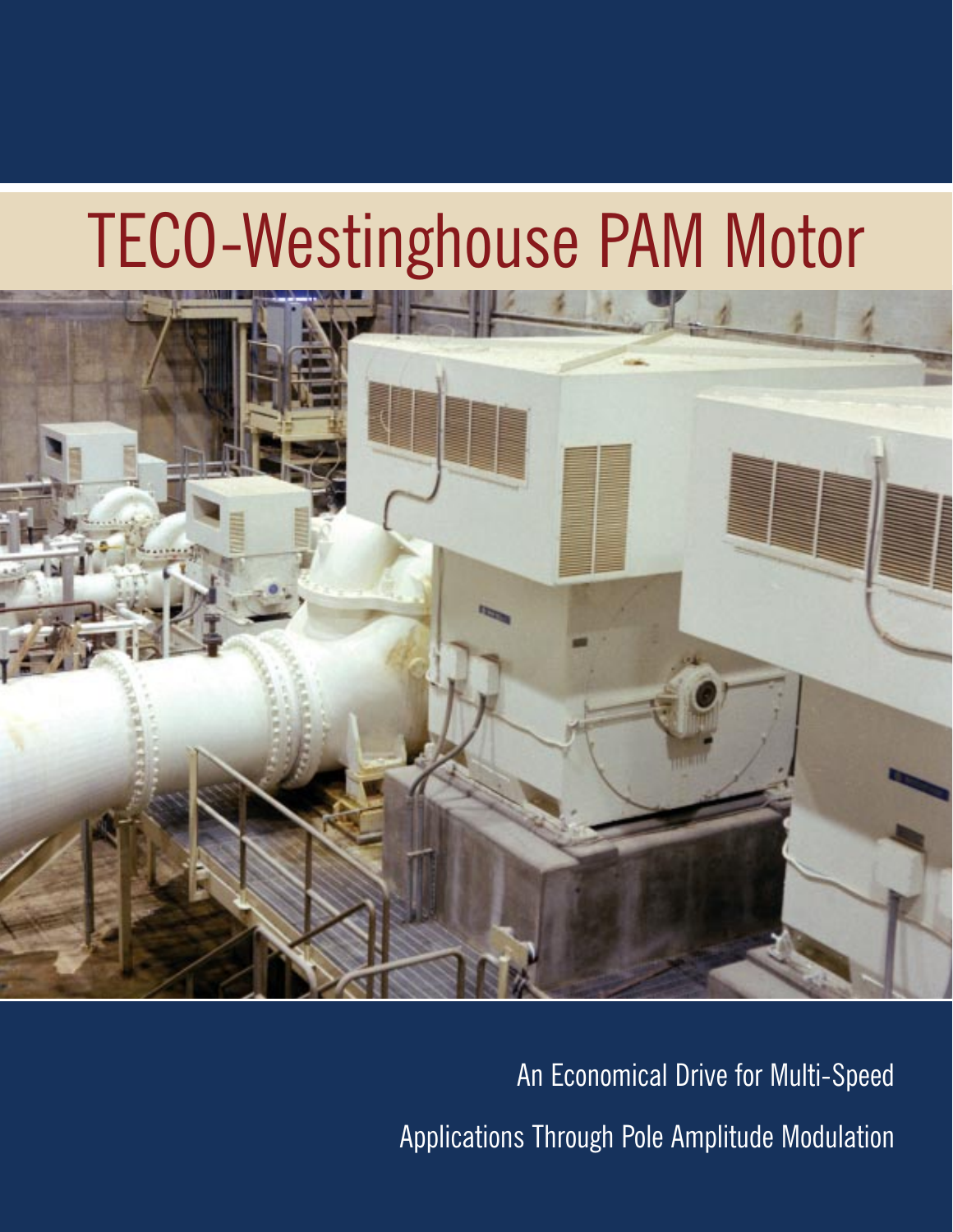# **The PAM Motor Versatile and Efficient**

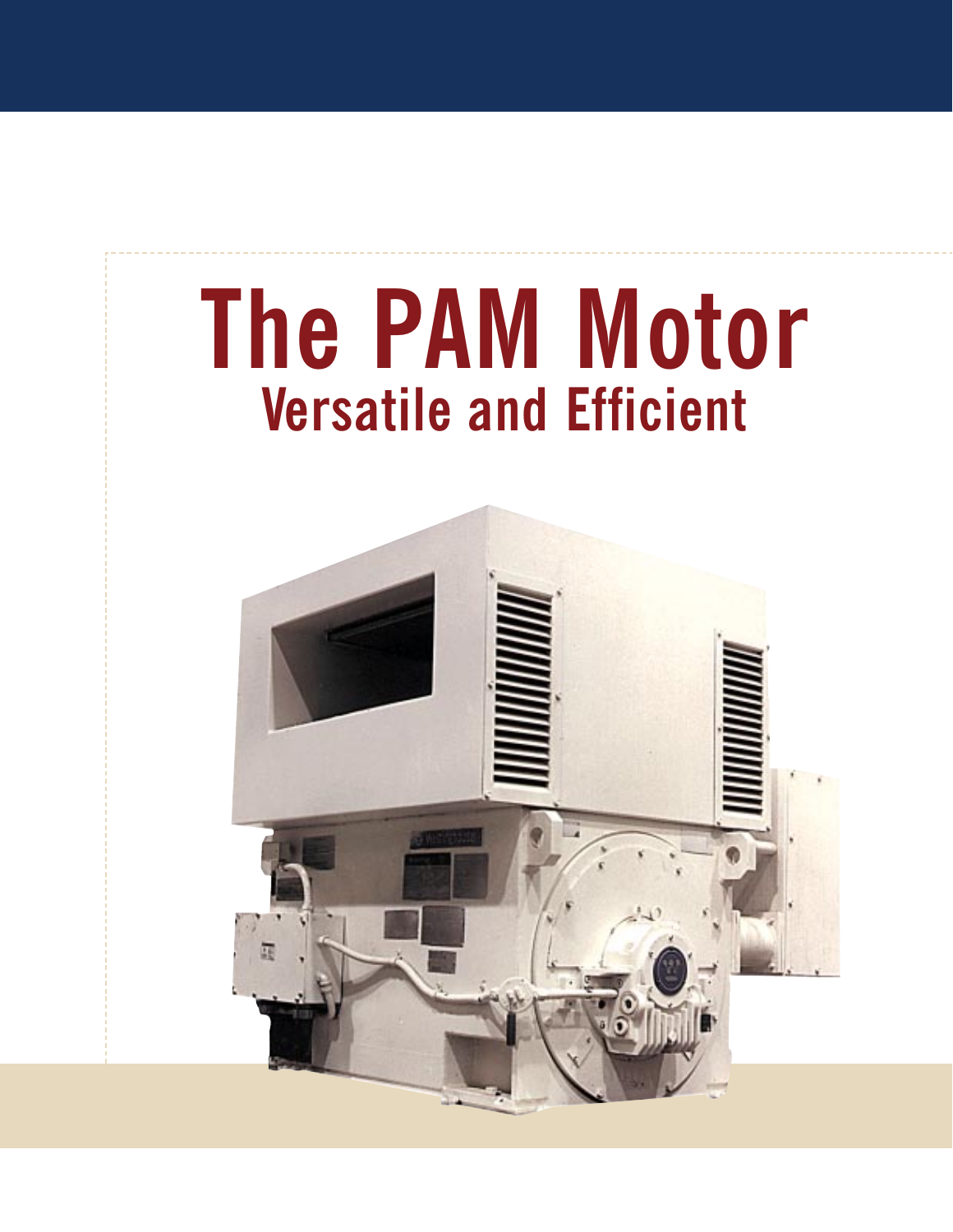**K nown in the industry as the PAM motor, the TECO-Westinghouse Pole Amplitude Modulation motor is the world's most innovative AC induction motor.** Although it is basically a single-winding, two-speed squirrel cage motor, the PAM motor features one outstanding characteristic that makes it versatile in application and efficient in operation, especially where less than peak load operation is desired: the PAM motor does not have to be engineered with a 2:1 ratio for its two speeds. It can be built with any number of speed ratios, such as 720/600, 900/720, 900/600, 600/514, 900/514, 277/180, 450/360, 1200/900 or 1800/1200 rpm, to name a few of the many possible combinations.

This availability of a great variety of two-speed combinations (relatively close together) gives the PAM motor a much wider range of application than that of conventional single-winding, two-speed motors where the ratio of one speed to the other must always be 2:1.

# **PAM Motor Benefits**

- Power savings at reduced loads.
- A practical and effective means of driving a load where a change of speed can provide operating efficiency.
- Initial investment costs are lower than those of a comparable two-speed, two-winding motor.
- As a single-winding machine, the PAM motor is lighter, smaller and more efficient than a two-winding motor of a comparable rating and application.
- Inrush currents during starting are greatly reduced when low-speed starting is used.
- Using the PAM motor's low speed to start high inertia loads reduces rotor heating up to 40% and contributes to extended motor life.
- Reduced wear and erosion on the driven equipment (and less noise) during operation at low speed.
- Speeds are changed electronically, not mechanically, which means additional apparatus between the motor and the driven equipment is not required; there is no slip energy loss from speed adjusting couplings.

And, of course, the PAM motor is a TECO-Westinghouse motor. Westinghouse built the first PAM motor in 1968 and, on a horsepower basis, has sold well over half the PAM motors in operation today, worldwide.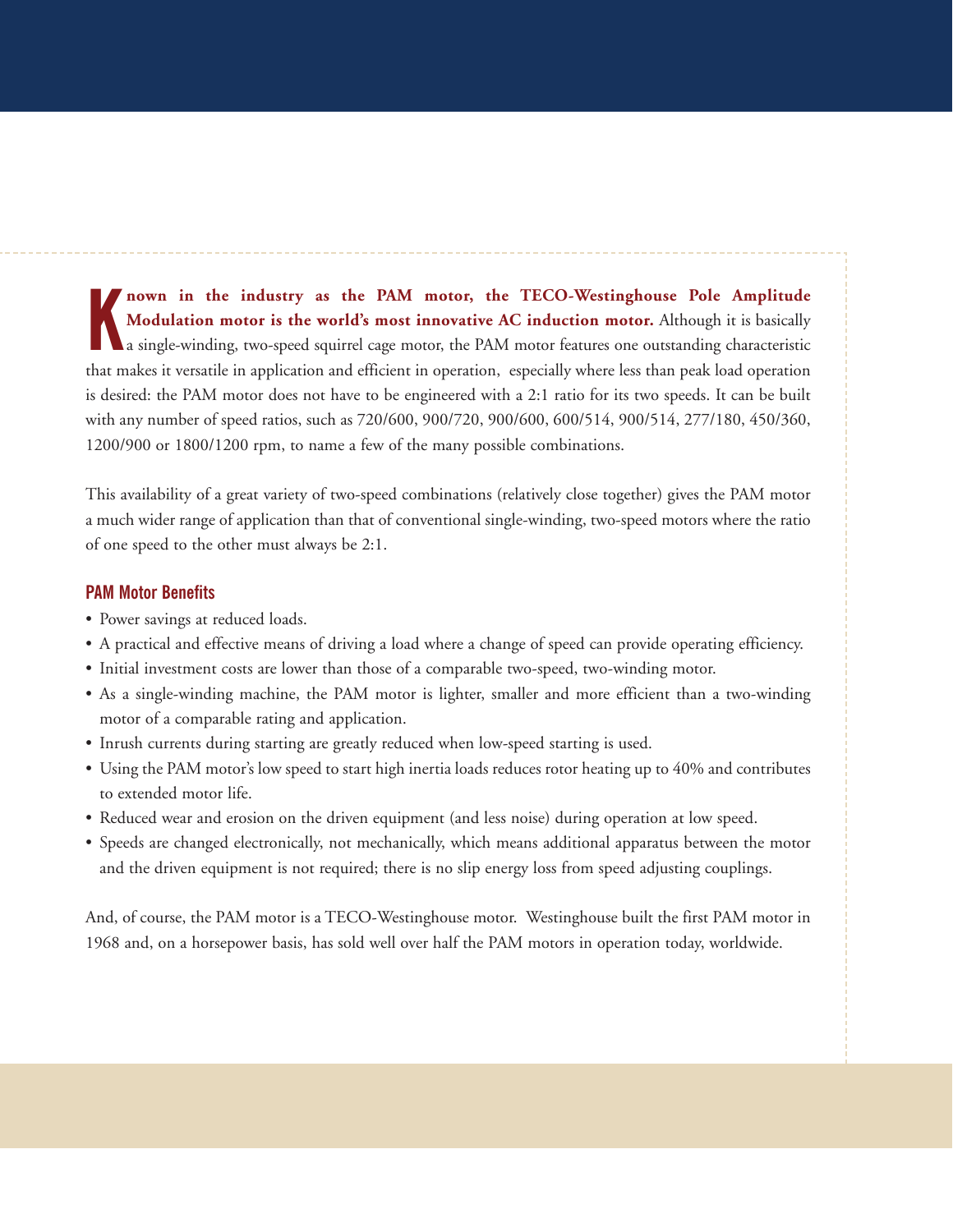

*Stator coils are doublebraced by arch-lock supports between the coil end turns and by two insulated support rings which are tied and secured around the coils.*

# **Construction Features of the TECO-Westinghouse PAM Motor**

**T** he same exceptional features that make TECO-Westinghouse induction motors universally accepted are also among the main reasons the TECO-Westinghouse PAM motor has become the industry choice for two-speed, single-winding induction motors.

Some of the construction features singled out for special consideration are the Thermalastic® epoxy insulation system, the use of copper/copper alloy rotor construction, the high-frequency inductionbrazed rotor, the special coating for the laminations, the construction of the frame, and the top-hat ventilation enclosure.

# **Thermalastic Epoxy Insulation**

The standard insulation system for TECO-Westinghouse motors is the Thermalastic epoxy system, in which an insulation process is used to impregnate the completely wound and connected stator. Westinghouse developed this innovative process and has used it in motor production since 1960. No other manufacturer offers a vacuum pressure post-impregnation system that has been in service this long.

The Thermalastic insulation system is based on:

- Insulating tape or sheet containing mica—the dielectric material which is still the best-known insulator.
- Ground wall insulation of mica, applied at conservative voltage stress levels. Coils are wrapped with mica tape or sheets, and additional layers are applied in the slots where there will be more stress. Mica is also used on the end turns.
- Double-braced stator end turns provide extra support. Highly absorbent polyester pads are placed between the coil diamonds where, after resin impregnation and curing cycles, these pads harden into rigid arch-lock supports. The coils are tied to insulated support rings that attach to the outside diameter of the end turns to ensure a strong mechanical construction.
- Two vacuum pressure impregnation cycles make twice as sure that the entire stator winding is thoroughly saturated and impregnated with epoxy. For this manufacturing procedure, the stator is placed into an impregnation tank, where it is first put under vacuum to remove any air that may be trapped between the layers of tape. Then, under positive pressure, the entire stator is treated with epoxy resin to impregnate every possible surface. After the fully impregnated stator is baked in a curing oven, the epoxy hardens to the toughness of a reinforced laminate, acting as both a dielectric insulator and



*Mica tape is wrapped around coils as one step in the insulation process.*

bonding agent. Between end turns, however, a sufficient amount of space remains to allow cooling air to pass through during motor operation.

*Opposite: Fully impregnated stator is lifted from vacuum pressure impregnation tank, ready for the curing oven.*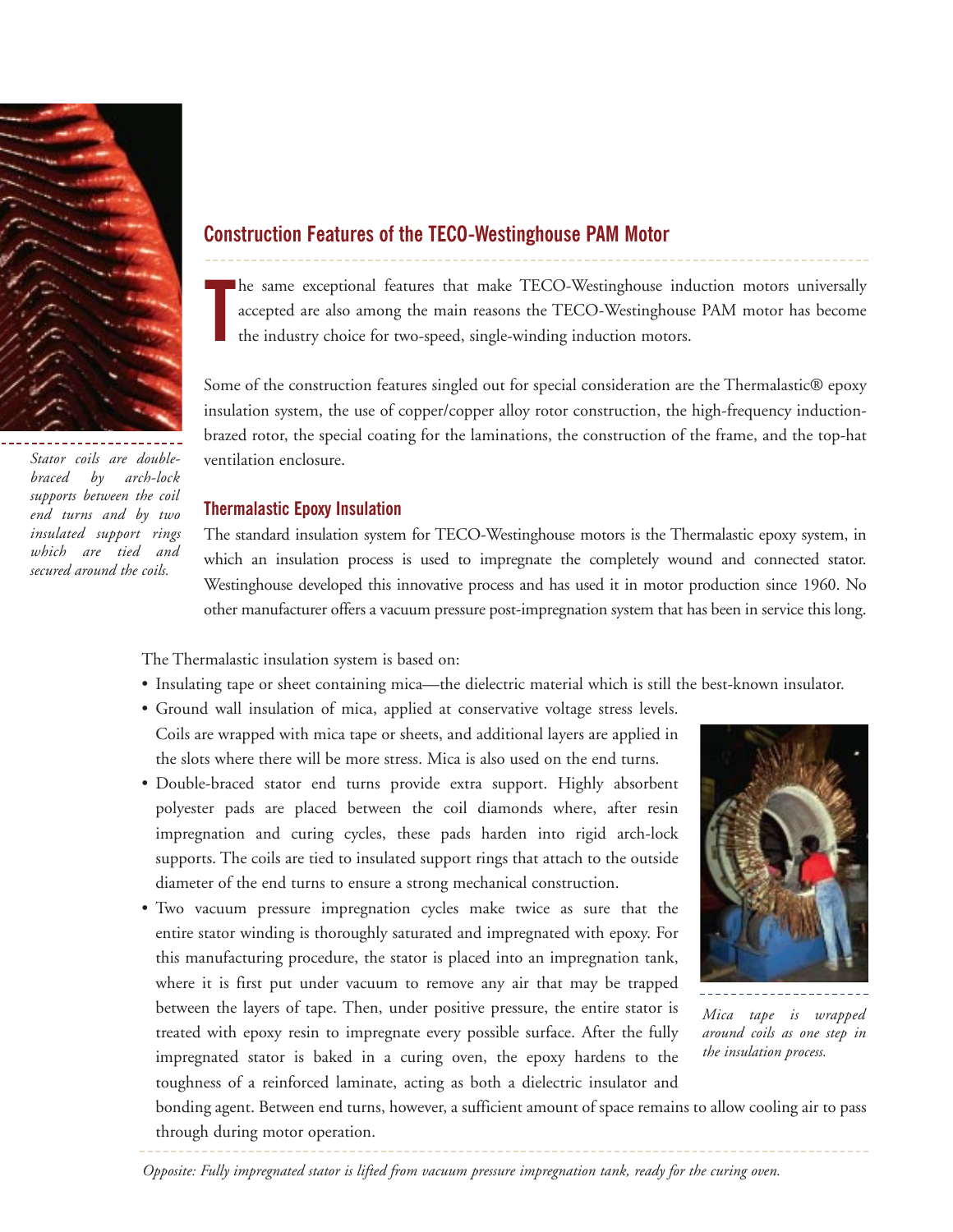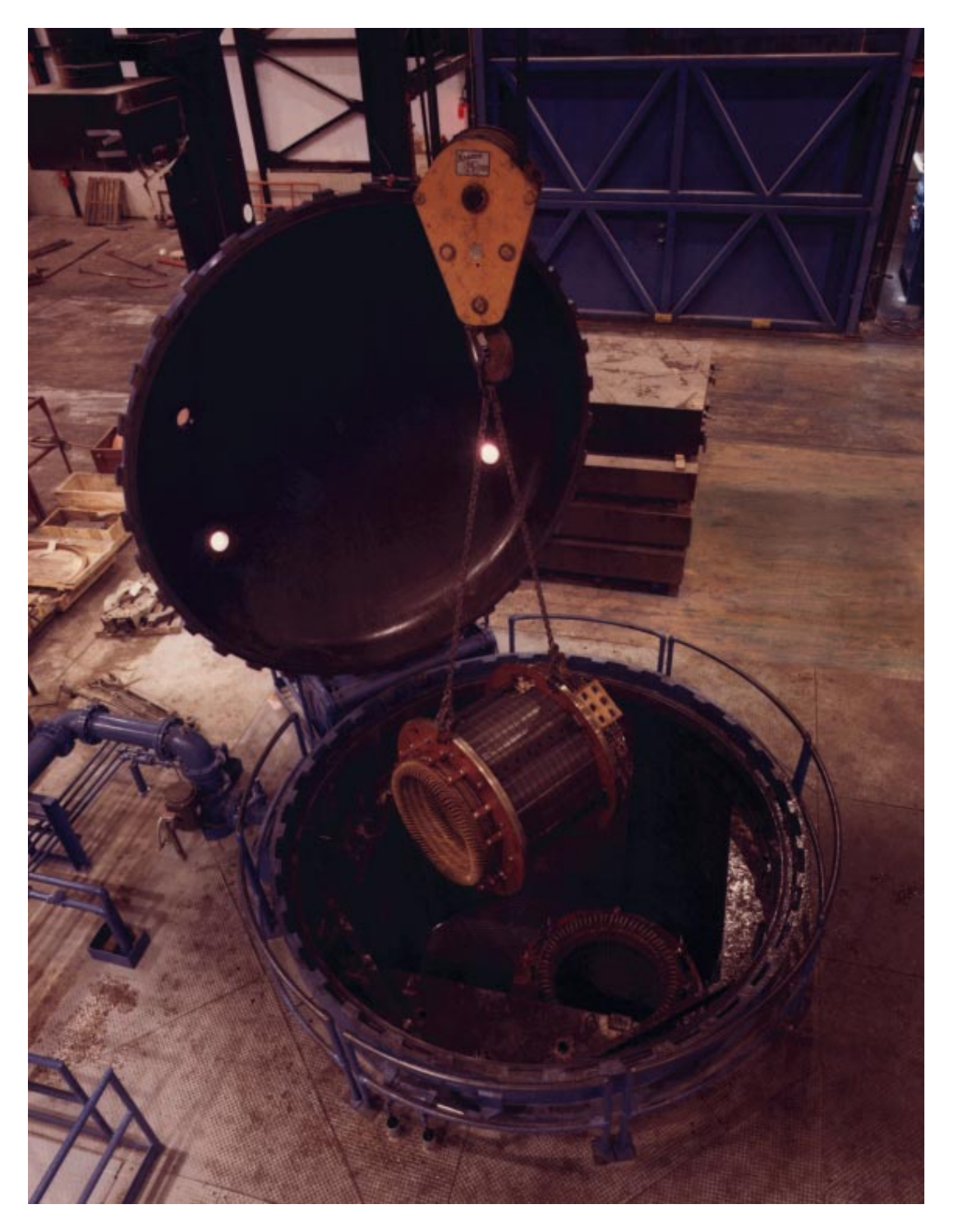

- *Brazing operation shown in progress.*
- Copper and its alloys also offer
- superior mechanical characteristics, including a low coefficient of expansion and minimum creep.
- Design flexibility is enhanced by the use of copper. Rotor bars, for example, can be conservatively sized to allow compact motor dimensions.

# **Rotor Construction**

conductivity.

**Copper**

- High-frequency induction brazing of the rotor bars to the end rings ensures mechanical integrity and results in uniform strength and electrical conductivity at the brazed joints. This has been the standard, proven TECO-Westinghouse manufacturing method since 1950 and is still being used for most rotor sizes.
- Swaged rotor bars minimize bar vibrations and ensure long motor life.
- End rings are centrifugally cast to ensure uniform, void-free, high-integrity construction.
- For most ratings, the rotor core is attached to the shaft stiffener bar construction through the use of a shrink fit. This procedure, together with the welded-on spider construction, assures stable operation under rotational and thermal forces encountered in service.

# **Frame**

Overall mechanical rigidity minimizes movement, virtually eliminating the need for realignment and increasing the length of trouble-free, heavy-duty service.

- Heavy bulkheads and end plates provide solid support for the frame, giving it both lateral and torsional stability.
- Reinforced end brackets give the bearings rigid support and keep vibration to a minimum.
- The bearing housing, in line with the end of the frame, provides maximum bearing stiffness.

For maximum reliability, TECO-Westinghouse has standardized the use of copper/copper alloy in rotor

• Use of copper/copper alloy material for components such as rotor bars and end rings ensures minimum losses and maximum thermal

construction for all large motors.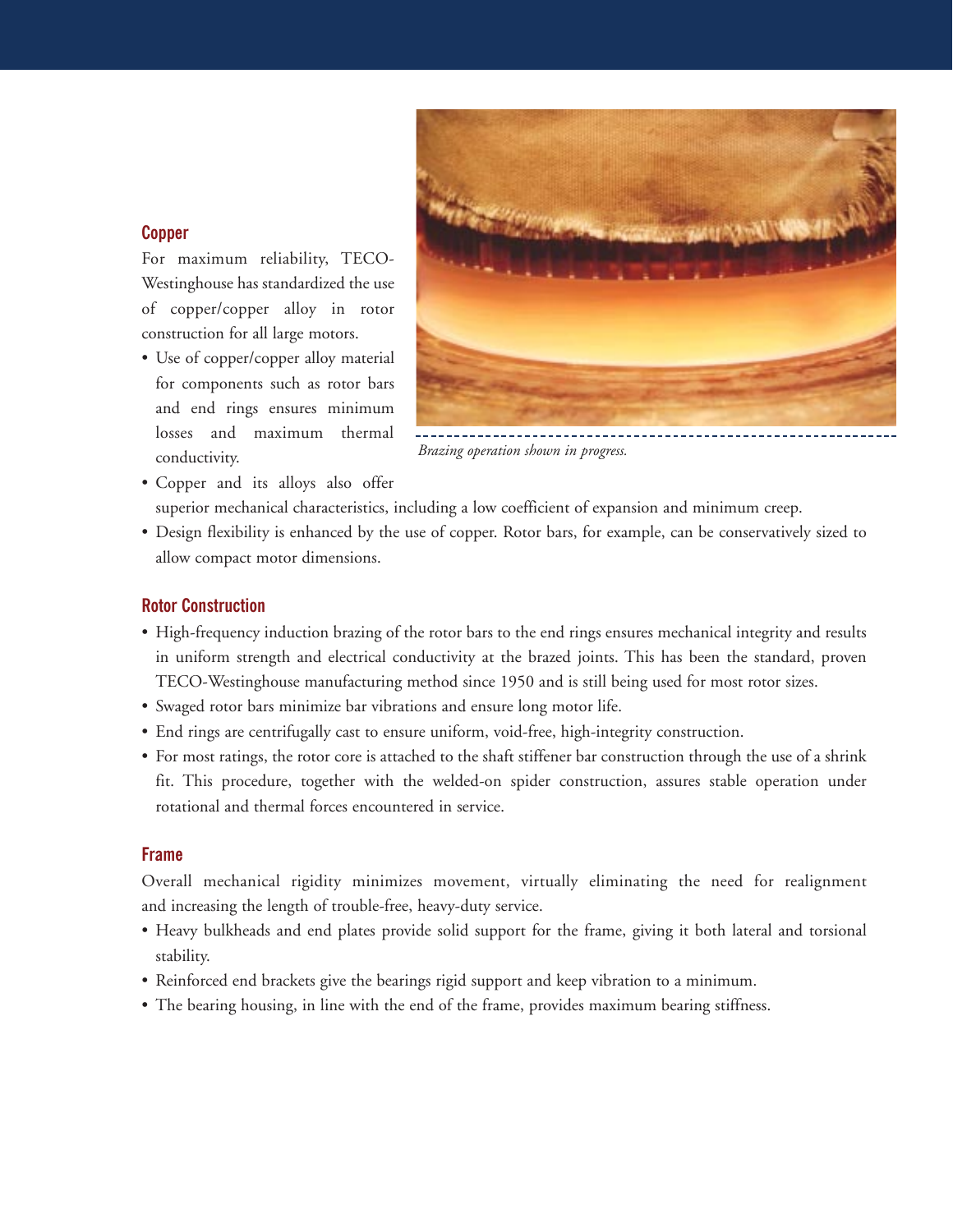# **Top-Hat Enclosure**

The uniform design concept of the top-hat ventilation enclosure combines efficient cooling with greatly reduced noise levels.

- All airflow for motor cooling takes place well above shaft level, thereby lessening intake of foreign matter from the surrounding area.
- Foot mounting dimensions are independent of the type of enclosure selected.

# **The PAM Motor Saves Energy**

any electric utility and industry customers have turned to the TECO-Westinghouse PAM motor to drive fans, pumps, compressors, Banbury mixers or any other the TECO-Westinghouse PAM motor to drive fans, pumps, compressors, Banbury mixers or any other equipment where changing speed provides significant benefits. Although the applications and the speed combinations are different, the underlying reason for choosing the PAM motor is always the



*TWMC rotors are composed of copper/copper alloy.*

same: for applications where a change of speed can offer operating economies, the PAM motor is less costly to install and more efficient to operate than two-winding motors, two-motor arrangements or motors with any kind of hydraulic coupling or VFD.

For example, the PAM motor is an efficient power drive for fan applications where either short or extended periods of operation at less than maximum capacity are required.

### **Cost Comparison Demonstrates Value**

An accurate projection of application economics was made using our PAM Motor Evaluation Program. The result, based on computer analysis, is a cost comparison covering a 35-year operating period. In five-year increments, this projection provides such cost-related data as operating schedules, fixed costs, energy costs and operating savings–including comparisons between the dollar investment and the resultant savings for a particular PAM motor.

The results show that a PAM motor, although initially more expensive than a single-speed motor of comparable rating, typically earns back its investment within one to three years.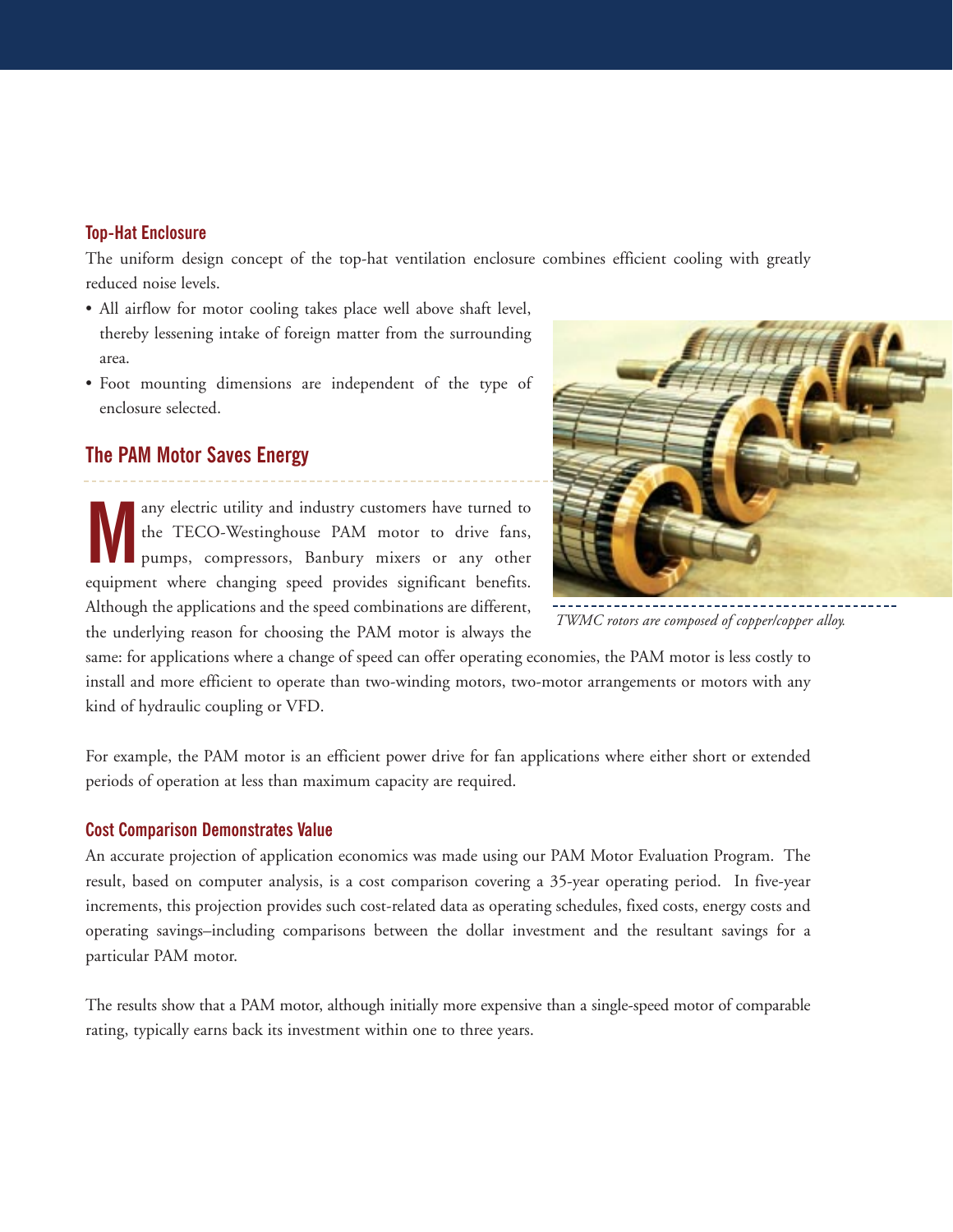## **Speed Change Advantages**

The PAM motor saves energy costs with its ability to switch speeds as operating conditions dictate changes in flow rates.

In fan and pump applications, for example, it is this speed change, accomplished without use of outlet dampers or valves, that is the key to this motor's usefulness.

To illustrate the greater efficiency of the PAM motor over other means of accomodating variable flow rates, let us look at the three most popular methods: outlet damper control, inlet vane control and speed control.

The simplest way to change the flow rate is to throttle the system by using inlet vanes or outlet dampers on fans and suction or discharge valves on pumps. When such devices are used, the output of the fan or pump is reduced by the additional pressure drop of the throttling device involved.

For example, a fan with outlet damper control will require 50 percent of rated power input at 30 percent flow, as shown in the top curve of Figure 1.

When using inlet vane control, 30 percent of rated horsepower will produce 30 percent of rated flow, as shown in the middle curve of Figure 1.



*Figure 1: Typical Power Input Requirements for Fans*

The most efficient method of varying the capacity of fans or pumps is to vary their speed, as can be seen in the lower curve on Figure 1, because both the pressure and the flow are reduced. Using this method, the input power to the fan can be reduced to approximately 3 percent of rated horsepower to get 30 percent of output flow. The PAM motor design enables users to take advantage of this principle.

Although a 70 percent variation in flow may seem extreme, it does illustrate the fundamental point that controlling flow by varying the speed of the motor is more efficient than throttling at all flow rates.

Speed control is actually more efficient if there is a wide range in the fluctuation of the flow or if a motor must operate at reduced load for considerable periods of time.

A related advantage of the PAM motor is that its capability to change speeds allows it to easily accomodate any future contingencies when the load may have to be changed.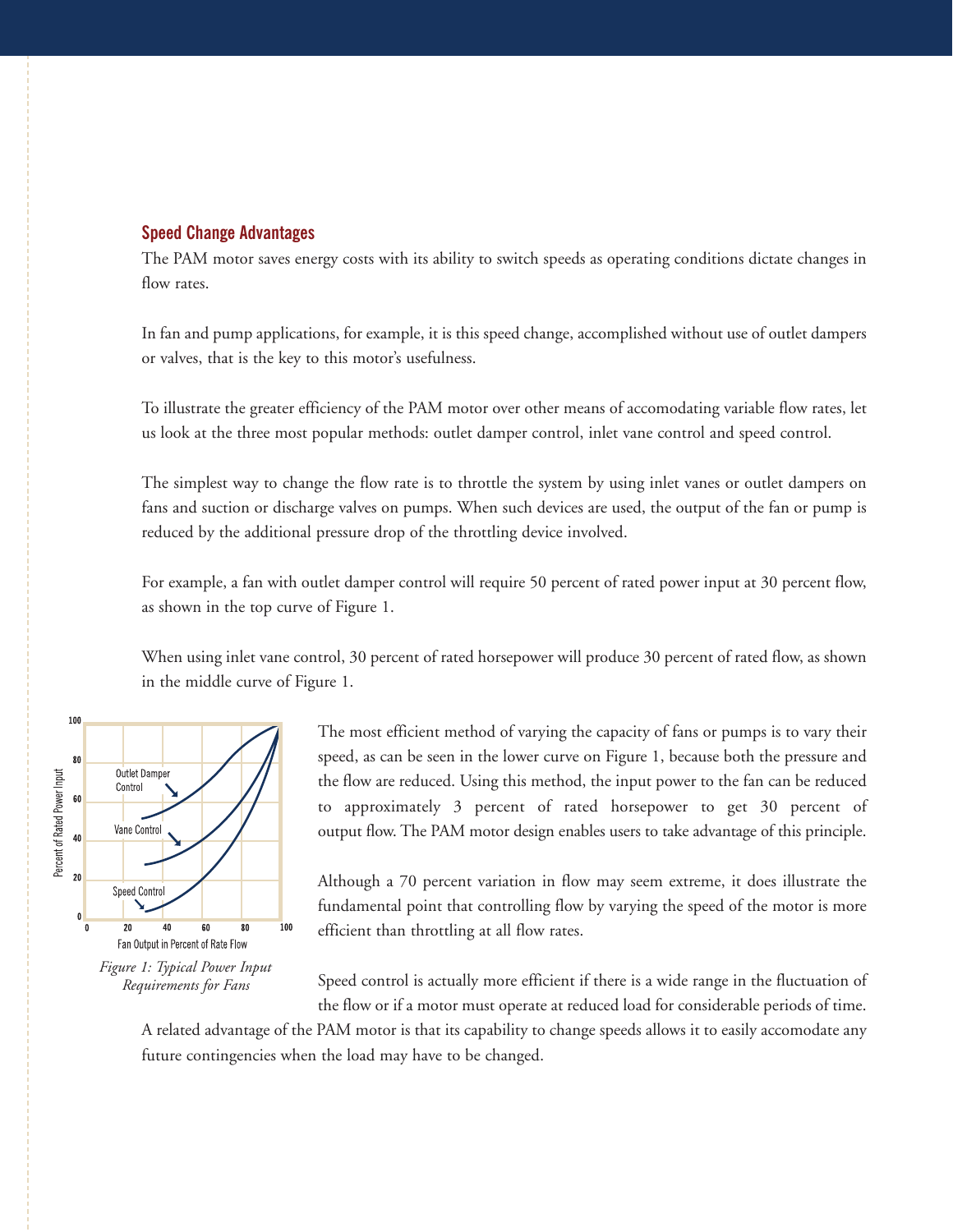#### **Efficiency Up 20% In Typical Application**

A graphic comparison (Figure 2) of four methods used to drive a forced draft fan shows that the PAM motor is most efficient at the maximum continuous rating (MCR) point of the fan:

First, compare a one-speed, 900 rpm motor where the fan has vane control (Curve 1) with a similar motor that uses a hydraulic coupling (Curve 2). We see that the first combination is more efficient than the hydraulic coupling control at all points above 75 percent. Although the hydraulic coupling is more efficient below 75 percent, base load generating stations are not likely to operate in this range.

However, at the probable operating point of 75 percent flow, the PAM motor design (a two-speed, 900/720 rpm motor where the fan has vane control) results in an efficiency of about 80 percent (Curve 3) compared to only 60 percent for either of the other two arrangements. A fan operating at this higher efficiency for a number of years will give you considerable savings in energy costs. Also, the elimination of the hydraulic coupling with its high initial investment costs, decreased maintenance costs and use of less floor space will result in additional savings.

Curve 4 shows how a conventional two-speed motor with a 2:1 speed ratio would perform under similar flow conditions. The dotted line indicates a speed change.

This kind of comparison becomes especially meaningful when one considers that fan-type loads are usually operated at 80 percent of output, and in a single-winding configuration, only the PAM motor can operate at 720 rpm (the most efficient speed for loads in that range) and then switch to the 900 rpm speed whenever required. The capability is available when it is needed.



*Figure 2: Combined Efficiency of Fan and Motor vs. Output Volume*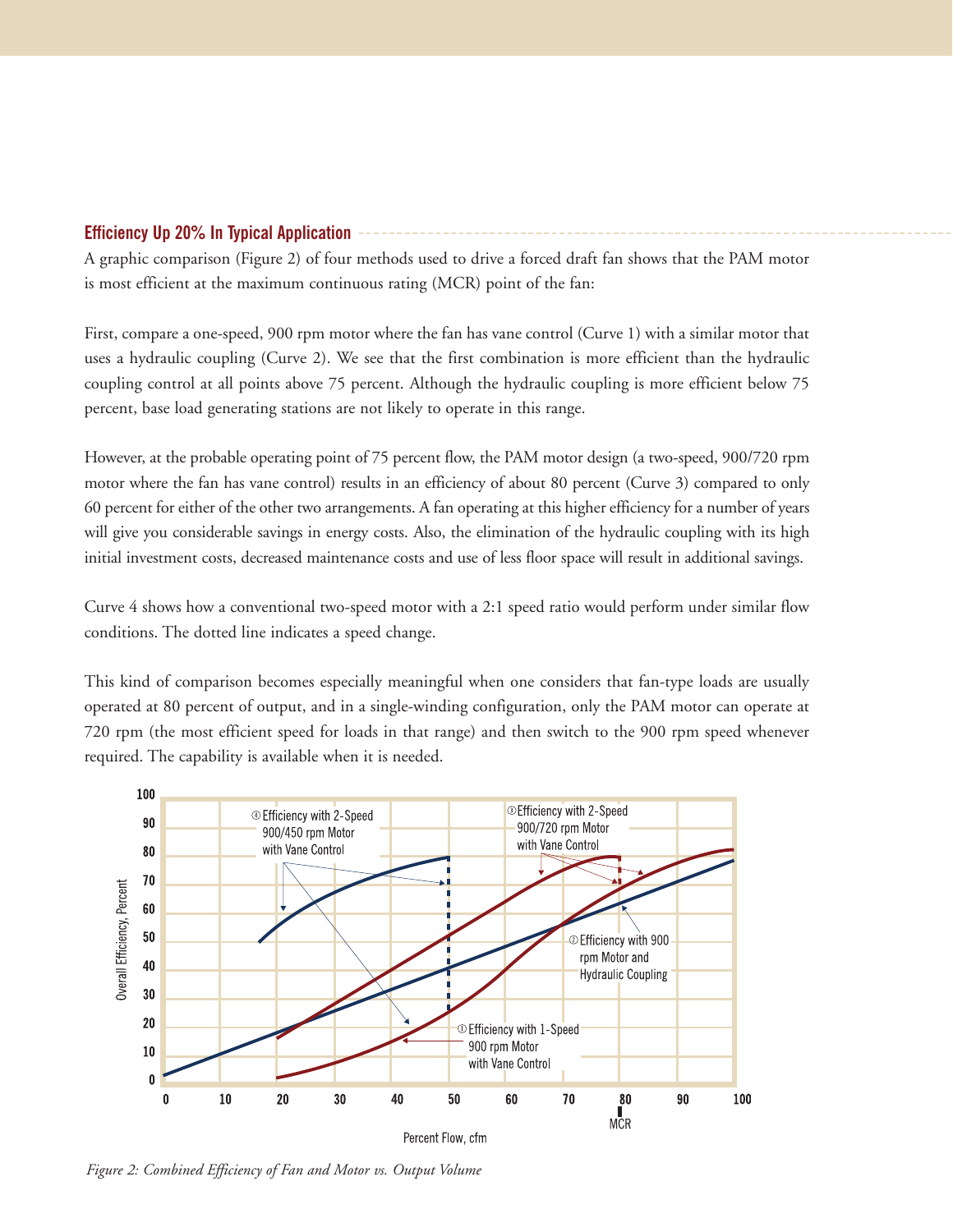# **How the PAM Motor Works**

**T** he PAM motor works on a very simple principle: Superimposing one alternating frequency on another alternating frequency produces both the sum and the difference of those frequencies.

For example: A 900 rpm induction motor will have an eight-pole fluctuating magnetic wave in the air gap between the rotor and the stator. So, by doubling up connections on specific coils, sequenced according to the desired second speed, a second magnetic field will be produced—in this case, a two-pole field. This superimposition of a two-pole on an eight-pole field could result in both the sum and the difference of those two fields, namely a mixture of a ten-pole and a six-pole field. In the PAM motor, however, we suppress the resultant six-pole field and keep the original eight-pole field together with the ten-pole field.

The end product of this "Pole Amplitude Modulation" is an AC induction motor with two predetermined and distinct speeds (900 and 720 rpm in our example). The PAM motor, in fact, differs from conventional AC induction motors only in its winding design. Actual motor construction details are identical.

# **One Winding Does the Job of Two**

The PAM motor is not an adjustable speed drive. It is designed to operate at only two distinct, fixed speeds. While on the one hand, a conventional single-winding motor can operate at two fixed speeds, the ratio of the speeds must always be 2:1, which has proven to be practically useless in driving "fan-type" loads. On the other hand, any two distinct speeds, regardless of ratio, can always be obtained, but two windings are necessary to accomplish this, unless the PAM concept is applied.

The advantages related to the PAM motor's single winding versus two winding machines are:

- Only one winding is needed; it is energized the entire time the motor is in operation.
- The single-winding design results in an inherently more efficient motor.
- The PAM motor is up to 25 percent lighter and smaller.

## **The Speed Changing Switch**

The most widely accepted speed changing device for the PAM motor is the oil-filled, five-pole, motor-operated speed changing switch. It is typically installed close to the motor to minimize cable requirements. There are six leads (three for each speed) on a PAM motor installation. A schematic diagram of this type of switch is shown in Figure 3.



Motor Operated Speed Changing

**Interrupt Current** 

*Figure 3: Settings of Motor-Operated Speed Changing Switch for High and Low-Speed Operation*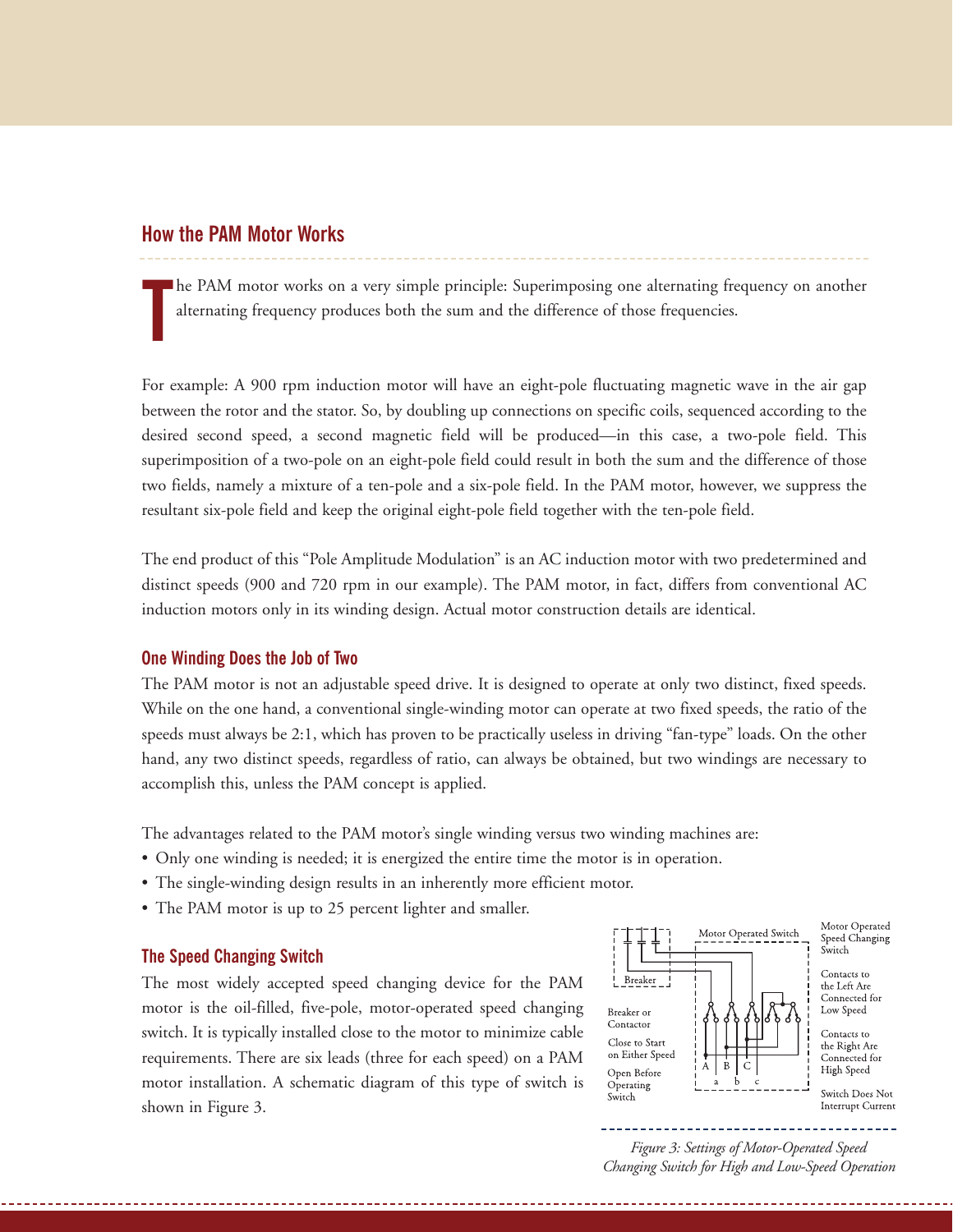The PAM motor should be started on its low-speed winding to limit the inrush current. This prolongs motor life by keeping rotor and core temperatures to a minimum. Starting on the low speed is also more desirable for driven equipment considerations.

When starting the motor with the speed changing switch at the low-speed setting, the main breaker is closed. To change speed once the motor is operating, the main breaker must be opened, the switch transferred to the other three leads, and the main breaker closed again. It is important, however, to allow the magnetic flux in the air gap to decay before finally closing the main breaker. This pause will usually take about one to two seconds, depending on motor size.



*Motor-operated speed changing switch*

# **Strong on Service**

During the project planning stage, detailed motor information specifically tailored to the customer's need is essential. We take this step seriously and give you all the help we can—product information, quotation assistance, computer studies, and engineering support. We apply our wide range of resources and capabilities to your requirements.

The planning process requires accurate inputs, and we realize that time is a major consideration. We pride ourselves on being prompt in providing you with all necessary information during each phase of the planning process. And when you have determined what your needs are, we move quickly to design, produce and deliver the motor of your choice.

To assist you further in taking good care of your equipment and giving it long life, TECO-Westinghouse has a worldwide service network with the capability of providing you with fast and dependable motor service. Our field service engineers are on call 24 hours a day for assignments anywhere in the world. They are ready to help you with your motor repair and service needs, as well as to provide you with complete maintenance services.

TECO-Westinghouse exists specifically to satisfy your requirements for large motors. We have the people, the technology and the on-site service capability to produce the best quality products, get them to you on time and service them when and where needed.